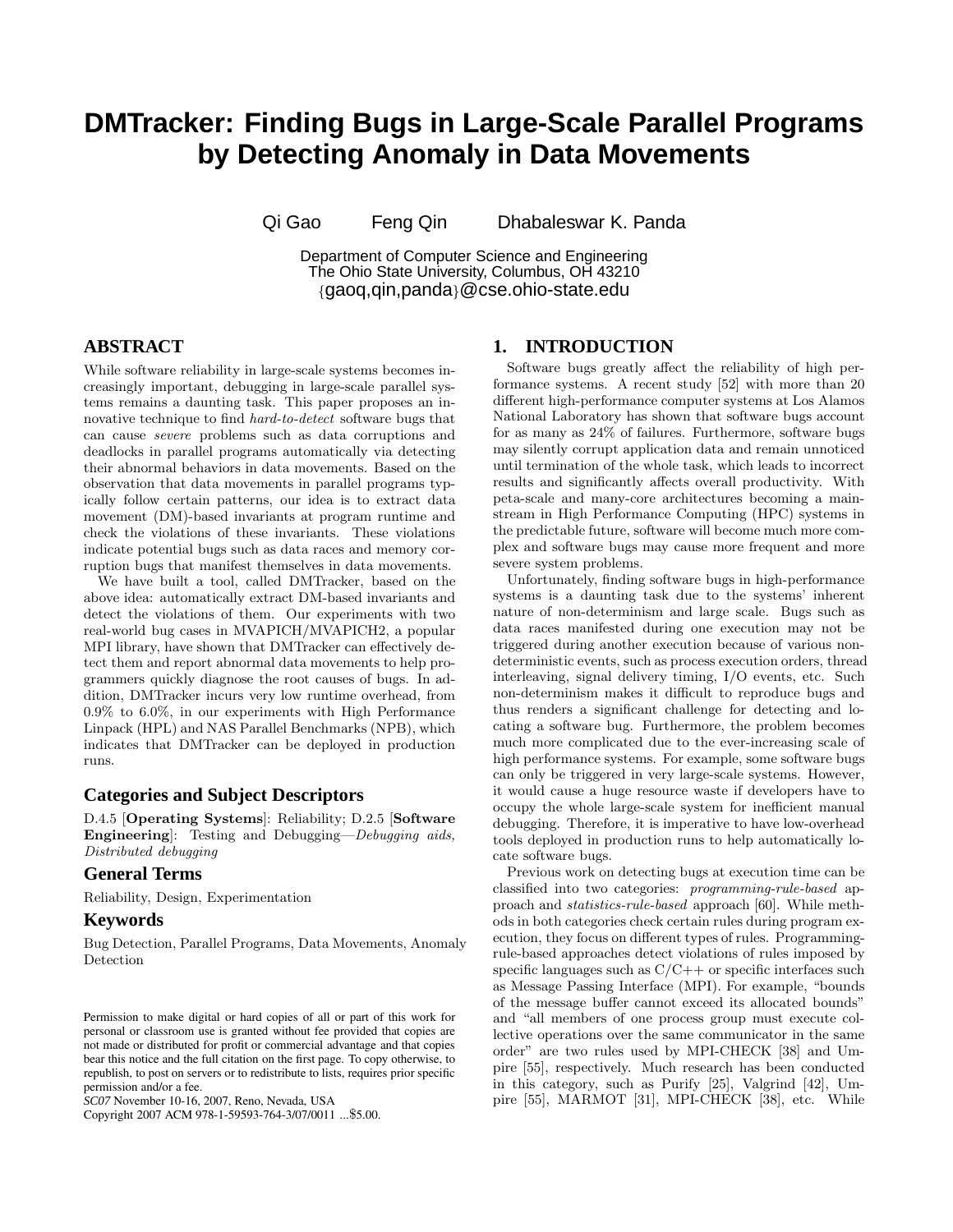they are effective in detecting some types of software bugs at runtime, their rules are either too general to be able to detect semantics-related bugs [25, 42] or highly dependent on domain-specific expertise and human efforts [55, 31, 38].

Statistics-rule-based methods extract rules statistically at program runtime, and check the violations of the extracted rules. Statistical rules, or dynamic invariants [18, 24], are properties that likely hold at a certain point or points in a program. One can extract invariants at runtime over a single run or across multiple runs. Several recent works [18, 24, 60] have demonstrated that statistics-rule-based approaches are very promising due to their effectiveness in detecting bugs that do not violate any programming rules. Daikon [18] and DIDUCE [24] extract value-based invariants (i.e., the possible values of a given variable are always within a certain range) at runtime and can detect bugs that generate abnormal values. Similarly, AccMon [60] captures the runtime program-counter-based invariants (i.e. a given variable is typically accessed by only a few instructions), and use them to detect memory-related bugs. Many statistical rules extracted from program execution are related to program semantics, which are usually not accurately documented by programmers and difficult to infer from the code itself [53].

Parallel or distributed programs, the common type of most applications running on HPC systems, are especially suitable for applying statistics-rule-based methods. In addition to the temporal dimension explored by previous works [18, 24, 60] (i.e., invariants based on program behaviors in multiple runs or multiple phases of a single run), one can explore the spatial dimension (i.e., invariants based on the behaviors of multiple concurrently-running processes) in parallel systems. For example, in scientific parallel applications, usually similar or even identical tasks are performed in multiple iterations (the temporal dimension), as well as by multiple processes (the spatial dimension). Similarly, in some commercial HPC systems such as web server farms, a group of processes concurrently handle tasks in the same way for achieving high throughput.

Recently, Mirgorodskiy et al. have conducted an initial study of using statistics-rule-based approach to diagnose software problems in large-scale systems [41]. Their approach extracts the invariant of function time distribution in control flow, and then identify the abnormal process among a large number of parallel processes. They have shown that this invariant is effective for locating problematic processes and functions. However, their approach has two limitations in detecting software bugs. First, they cannot detect bugs that do not cause abnormal function time distribution across multiple processes. For example, data corruption may only cause wrong results without affecting the function time distribution. Similarly, some bugs manifest themselves in all the processes, resulting in the same distorted function time distribution for all the processes, and thereby their approach cannot detect these bugs. Second, the function time distribution invariant is easily interfered by system-level noises [8] (e.g., process scheduling, signal delivery, network congestion), and thus, it does not reflect the semantics of programs very accurately. For example, the processes performing identical tasks on different nodes can show very different function time distribution if the network traffic load is unbalanced across nodes.

Our Contributions. In this paper, we propose a novel statistics-rule-based technique, called data movement (DM)-

based invariants, to find hard-to-detect software bugs that can cause severe problems such as data corruptions and deadlocks in large-scale parallel programs. Our idea is based on the observation that data movement in parallel programs typically follow certain patterns. If we can extract such DMbased invariants at runtime, it is possible to detect abnormal data movements that are caused by potential software bugs.

Our idea is inspired by the fact that data movements in parallel programs are pervasive and bug-inducing. Different from sequential programs, parallel programs require multiple processes to coordinate with each other to perform large tasks. Therefore, processes in parallel programs usually communicate with each other very frequently. Unfortunately, programmers can easily make mistakes in various situations when performing data movements. On the application level, many parallel algorithms require data to be exchanged in non-trivial ways due to subtle boundary condition handling. In addition, parallel programming models, such as MPI, provide a variety of communication interfaces with different semantics such as point to point send/receive, collective calls, etc. Often, it is difficult for application programmers to precisely understand the subtle semantic differences and choose the correct interface. Furthermore, to achieve better performance, the applications and libraries may introduce aggressive and error-prone optimizations, which may work correctly for most of the time but affecting correctness in some corner cases. Therefore, bugs can be easily introduced and manifested in pervasive data movements in parallel programs.

More specifically, we propose two types of DM-based invariants: frequent chain (FC)-invariants, i.e., frequently occurring data movement chains, and chain distribution (CD) invariants, i.e., clusters of data movement chain distributions of multiple processes. FC-invariants and CD-invariants focus on temporal and spatial similarity of data movements in parallel programs, respectively. The violations of them, abnormal data movement chains for FC-invariants or outlier data movement chain distribution in one process for CDinvariants, may indicate the potential software bugs such as data corruptions, livelocks, deadlocks, etc. Note that these two types of invariants are based on data movement chains formed by linking individual data movements where the destination of one data movement is the source of a subsequent data movement. The reason for doing so is that data movement chains reflect better semantic information than individual data movements.

Based on these ideas, we have built a tool, called DM-Tracker, to extract FC-invariants and CD-invariants at runtime and check for violations of them. Our experiments with two real-world bug cases in MVAPICH/MVAPICH2 [43], a popular MPI library, have shown that DMTracker can effectively detect them and report abnormal data movements to help programmers quickly diagnose the root causes of bugs. Complementary to existing programming-rule-based and statistics-rule-based tools, DMTracker has the following unique advantages, some or all of which are unavailable in other tools.

• To the best of our knowledge, DMTracker is the first automatic tool that utilizes statistical rules based on data movements (i.e., DM-based invariants) for detecting hard-to-detect software bugs that can cause severe problems such as data corruptions and deadlocks in parallel programs. To find software bugs, it focuses on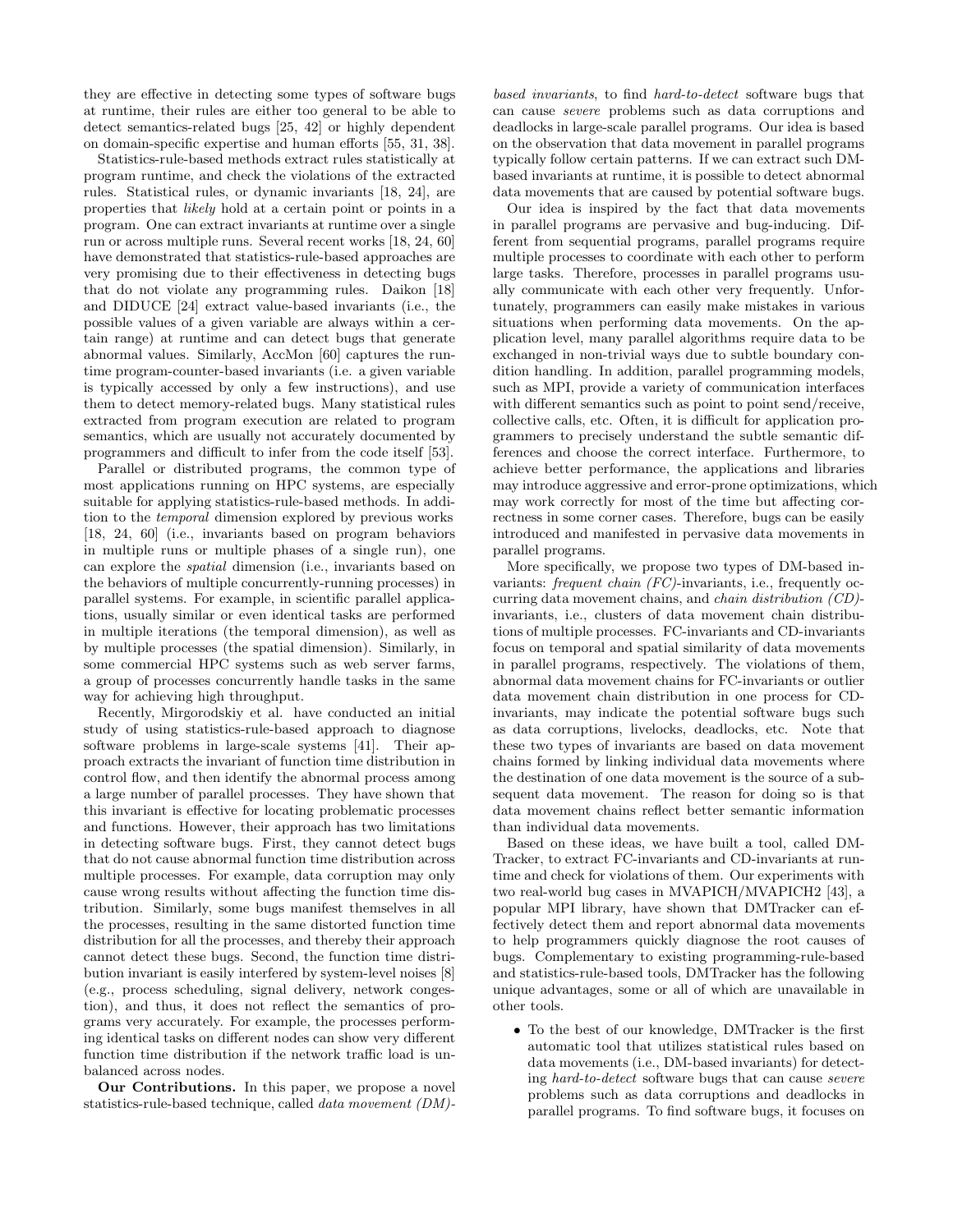a key aspect in parallel programs – the data movements. Based on DM-based invariants, DMTracker can detect various types of severe bugs such as data corruptions and deadlocks that manifest themselves in data movements and help programmers to diagnose the root causes.

- DMTracker can detect both deterministic and nondeterministic software bugs that manifest themselves in only a few processes or across all processes. This is because it extracts invariants by exploring both temporal and spatial similarities of data movements. Our experiments have shown that DMTracker is effective in detecting both deterministic bug and non-deterministic bugs. In contrast, previous work [41] cannot handle software bugs manifested across all the processes, which is demonstrated by our first bug case.
- DMTracker can detect software bugs that do not violate the function time distribution since DM-based invariants capture "how data move" instead of "when data move." Our experiments with the second bug case have shown that the problematic function time distribution can be easily overshadowed by other functions or system-level noises and thus it is hard to be identified by previous work [41].
- DMTracker incurs low overhead due to our system design and usage of a low-overhead dynamic instrumentation tool called Pin [39]. Our experimental results show that the runtime overhead of DMTracker is only 0.9-6.0%. Therefore, it is possible to directly apply DMTracker to production runs.

The rest of this paper is organized as follows: In Section 2, we discuss the background of statistics-rule-based bug detection. In Section 3, we introduce the DM-based invariants; In Section 4, we present our design of DMTracker and discuss several key design issues. We describe the evaluation results in Section 5 and discuss related work in Section 6; Finally, we conclude in Section 7.

# **2. BACKGROUND: STATISTICAL RULE BASED BUG DETECTION**

Statistics-rule-based bug detection methods extract statistic rules, (i.e., dynamic invariants), at program runtime and check violations of the extracted invariants, which indicate potential software bugs. These approaches are motivated from an observation that the hard-to-detect bugs are usually those lurking in a corner case that rarely happens. Because the program behaves correctly for most of the cases, the bugs in corner cases are more difficult to be manifested by testing and thus more likely to cause problems in production runs. Due to their hidden nature, these bugs take much more time to detect and fix.

In recent years, research efforts have been made toward this direction [18, 24, 60, 37]. They have introduced several types of dynamic invariants to detect bugs that manifest themselves in different ways. Daikon [18] and DIDUCE [24] focus on the value ranges of variables and use them as invariants to detect the abnormal values of variables. Acc-Mon [60] focuses on the program counter (PC)-based invariants to detect the abnormal instructions accessing to a certain memory location. AVIO [37] makes use of Access Interleaving (AI) invariants to detect the violation of atomicity execution in multi-thread programs. These works focus on sequential programs, and thus their proposed invariants are mainly to capture the temporal similarity of the programs behavior. Recently in [41], an anomaly-detection method was proposed to use function time based invariants for diagnosing problems in large distributed computing environments. This work focuses on identifying the abnormal process in a parallel application, by capturing the spatial similarity of parallel programs.

In our work, we focus on one of the key aspects of parallel programs, the data movements, and propose two data movement-based invariants to capture both temporal similarity and spatial similarity in parallel programs.

# **3. DATA MOVEMENT-BASED INVARIANTS**

Data movement is the movement of a chunk of memory data from a source buffer to a destination buffer. For example, copying a chunk of memory data from buffer A to buffer B corresponds to one data movement  $A \rightarrow B$ . Typically, we can capture data movements in parallel programs on different levels: on application level by regarding each communication calls such as MPI library calls as one data movement, or on library level by analyzing each primitive operation such as memory copy, network send/receive, etc., as one data movement. For bug detection purposes, we choose the library level because it provides comprehensive information for finding bugs in applications as well as communication libraries and it is decoupled from particular programming models and communication interfaces.

Individual data movement reveals little information about program semantics. Thus it is difficult to extract invariants from them. To address this issue, we link a series of data movements to form a *data movement (DM)-chain* in a way that the destination of previous data movement is the source of the subsequent data movement. Figure 1 illustrates a simple DM-chain between two processes. The whole chain in the figure can be caused by a pair of communication calls such as MPI Send and MPI Recv on the application level. DMchains are the basis of our proposed two types of invariants, which are described in the following two subsections.



Figure 1: A simple DM-chain: A1→B1→B2→A2

# **3.1 Frequent Chain Invariants**

FC-invariants are the frequently-occurring DM-chains. This is based on the observation that processes in parallel programs often exhibit temporal similarity, e.g., performing similar or identical tasks in multiple iterations. As a result, similar DM-chains occur many times during program execution. Based on this observation, we can group similar DMchains together according to their type information, e.g., call sites of data movements and memory buffers. Then we can use large-sized groups, i.e., frequently-happening DMchains, as FC-invariants.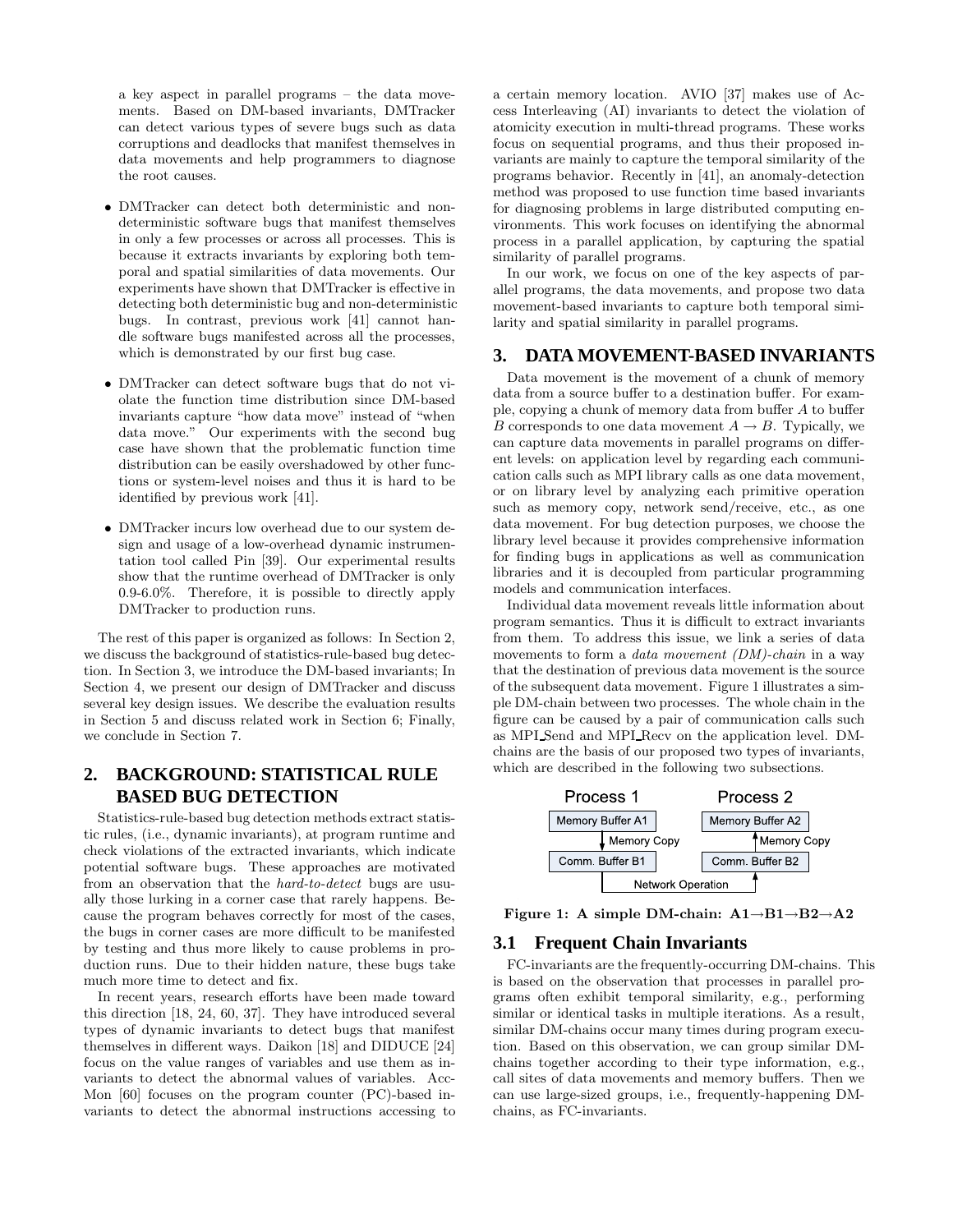



Figure 2: An abstracted bug case reflected in abnormal data movement chain

Based on the FC-invariants, it is possible to detect abnormal data movements, i.e., similar to a FC-invariant but with slight difference. These abnormal data movements are potentially caused by software bugs and deserve programmers' attention. Typically, abnormal data movements are caused by buffer misuse and can lead to data corruptions as well as other errors such as crash or deadlock.

Figure 2(a) shows a simplified bug case extracted from a communication library, where data corruption is caused by pointer misuse. While the code path of common case goes through line 11, the bug is at line 7, in the code path to deal with a rare case, where some data need to be piggybacked to the packet to notify its peer about some event, e.g. out of resource. Since the programmer tends to think more of bytes rather than data objects when programming network protocols, sizeof is used to calculate the offset. Unfortunately, without parentheses, the type cast happens in a higher precedence and the address is subtracted in unit of  $sizeof(Piggyback_t)$ , so the actual address change is  $sizeof(Piggyback_t) \times sizeof(Piggyback_t),$  which causes the pointer to point to another buffer. This bug can easily slip through normal software tests since it deals with uncommon cases only when some rare event occurs. Furthermore, it is difficult to detect this bug during production runs since it may manifest itself as silently sending incorrect data to the remote receiver.

Figure 2(b) shows data movements related to the  $send()$ routine, including both common cases and uncommon cases. It clearly tells that the bug manifests itself in the abnormal data movement. During normal program execution, DMchains related to the send() routine are  $X \to A \to B \to$  $C \rightarrow D \rightarrow Y$ . When the bug occurs, the DM-chain changes to  $A' \to B \to C \to D \to Y$ , similar to the FC-invariant for the common case but with the link from  $A \rightarrow B$  broken. Obviously, it violates the FC-invariant.

FC-invariants can be extracted from one run or based on multiple runs. DMTracker does not require reference data to distinguish abnormal chains from normal. But in some

cases, the incorrect DM-chains can be the "common cases" in one specific run when the bug happens. To be more effective in detecting bugs in these cases, DMTracker also allows users to provide a "training set", a number of traces known to reflect correct behaviors, so that it can extract patterns only from those traces. Then DMTracker can be more effective in locating incorrect behaviors in traces from problematic runs.

# **3.2 Chain Distribution Invariants**

CD-invariants are the clusters of chain distributions that the chain distribution of each process should fit in. It is based on the observation that processes in parallel programs often exhibit spatial similarity, e.g., performing similar or identical tasks and following the same symmetric communication patterns in multiple processes. As a result, the distribution of various groups of DM-chains (grouping DMchains using the same method as we did for FC-invariants) are similar across multiple processes. Therefore, we can use chain distributions clusters as CD-invariants.

Figure 3 demonstrates the chain distributions in all processes for High Performance Linpack (HPL) benchmark [2] and SP, MG in NAS Parallel Benchmarks (NPB) [56]. (Most benchmarks in NPB show similar trends, we omit them due to lack of space). The x-axis indicates the process ID of each process in the parallel programs and each column of a graph shows the chain distribution in that process. It is clear that during normal execution, all 64 processes for the tested benchmarks share very similar chain distributions.

Based on CD-invariants, it is possible to capture bugs that happen in a small number of processes. DMTracker compares chain distributions across all processes and automatically locates the manifesting process in a large number of peers, so that the search space for the bug can be greatly narrowed down. Typically, an abnormal chain distribution is caused by some algorithm or protocol error in parallel programs, which can manifest itself as infinite loop (i.e., livelock), deadlock, etc.

In addition to the chain distributions of the whole run, comparing the chain distributions within a certain time period can be more effective for detecting bugs in some cases. For example, to diagnose deadlock bug, chain distributions of all processes in the last phase of execution are especially useful. Since in a deadlock situation, processes usually stop to proceed their executions and also stop communicating, the distorted chain distribution only shows in the last phase and can potentially be overshadowed by the chain distribution in earlier phases.

In cases where processes in a parallel application are designed to perform different tasks (e.g. in master-worker model), the chain distributions for some processes (e.g. rank 0) will be very different from others even in correct runs. In these cases, CD-invariants are only valid for groups of processes which perform similar or identical tasks. DMTracker can be configured to only analyze chain distributions of a specific subset of processes rather than all processes in the whole parallel program.

# **4. DESIGN OF DMTracker**

DMTracker consists of two major components, the online tracking component and the offline analysis component, as shown in Figure 4. The online tracking component (Section 4.1) collects data movement (DM)-traces at runtime by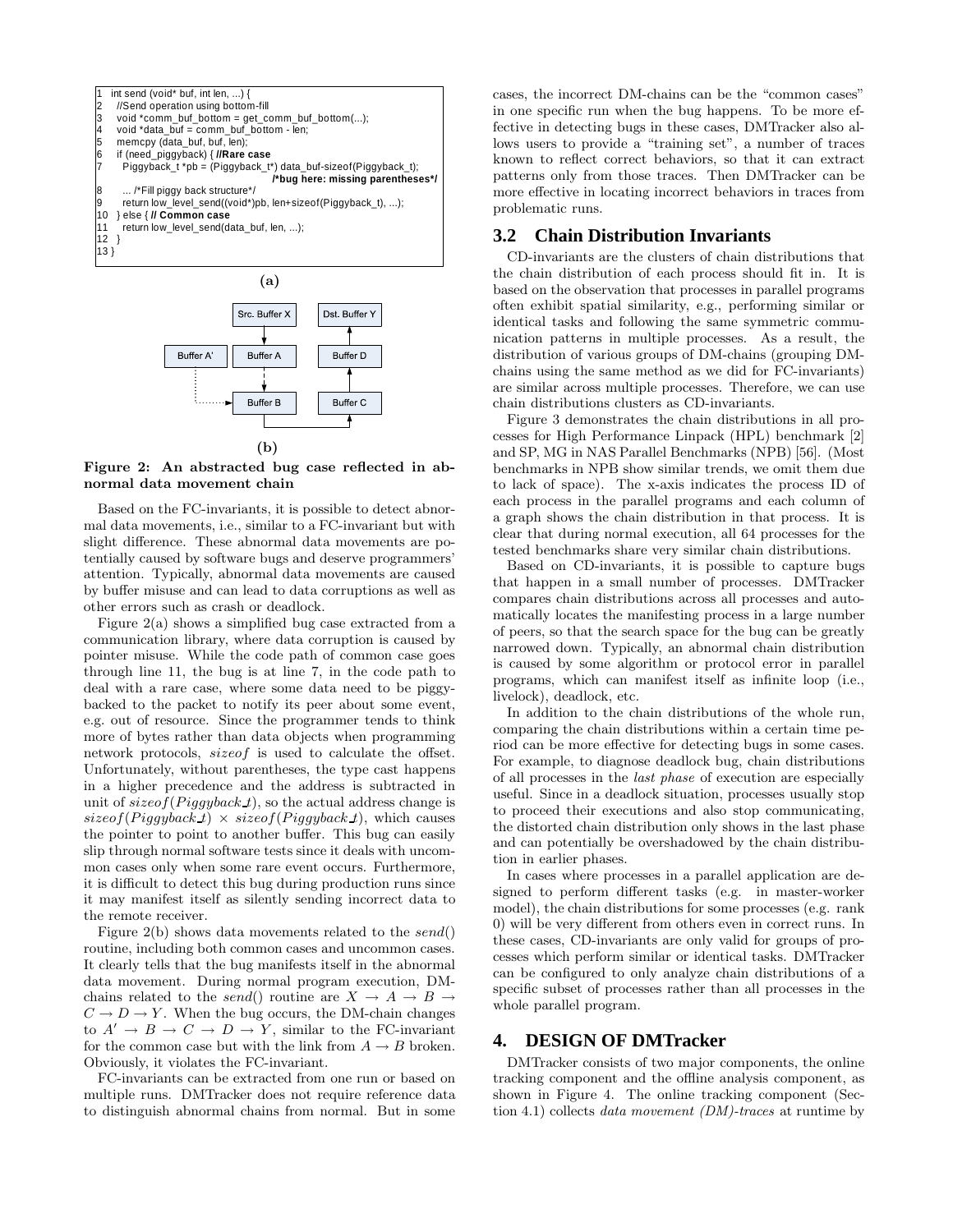

leveraging lightweight binary instrumentation. Based on the collected DM-traces, the offline analysis component forms DM-chains (Section 4.2), extracts FC-invariants and CDinvariants respectively (Section 4.3) and detects anomalies that violate the extracted invariants (Sections 4.4 and 4.5).

# **4.1 Lightweight Data Movement Tracking**

The online data movement tracking component records data movement related information into traces, called DMtrace, by instrumenting binary code of the parallel programs. A dynamic instrumentation tool called Pin [39] is used in our current implementation. Unlike traditional bug detection tools such as Purify [25] that track every memory accesses, DMTracker only instruments function calls related to memory management (e.g. allocation/deallocation) and data movements (e.g., memory copy and network operations). Therefore, it incurs very low overhead. Furthermore, by directly instrumenting binary code, DMTracker requires no recompilation of the source code, which can avoid some inconvenience for usage.

To capture data movement semantics, DMTracker records the following information of instrumented function calls: (1) key arguments and return values, (2) call sites that contain stack context when the call is made, (3) thread IDs for multi-threaded processes, and (4) local timestamps when the call is made. More specifically, for memory allocation calls such as malloc, calloc, etc., DMTracker records both request size and the memory object address; for memory copy calls, it records source and destination addresses and the copy length; for network operations, it records the buffer, length, and the information to identify the network endpoint. The call sites are useful in analyzing traces and providing more diagnosis information to programmers. The timestamp is used to order local operations. Note that for the programs using customized memory management module, additional instrumentation needs to be done regarding the customized interfaces.

DM-trace grows moderately since DMTracker only records data movement related functions. Its growth rate largely depends on the communication patterns of parallel applications. In our experiments, typically 20MB of disk space can store traces for several minutes for parallel benchmarks such as HPL and NPB, and thus it is usually not a big problem for storing the whole traces into local disks. In addition, we can leverage existing techniques such as trace compression [44] and streaming processing [5] to reduce storage overhead if it becomes a big concern.

#### **4.2 Preprocessing: DM-Chain Formation**

Based on the collected DM-traces, DMTracker forms DMchains by parsing data movement operations, DM-operations, and linking related data movements. For scalability, DM-

Tracker processes individual traces and forms DM-chains in parallel instead of processing all the traces in a central node.

Parsing DM-Operations. DMTracker parses information of each function call recorded in the DM-traces and correlates each DM-operation to its source and destination buffers' allocation information. For example, a memory copy  $A \rightarrow B$  correlates to the allocation information of A (e.g. malloc at  $PC_a$ ) and B (e.g. memalign at  $PC_b$ ). This correlation information provides contexts for linking data movements and grouping chains, which are discussed in detail later.

In parallel programs, some data movements such as data pack/unpack may contain multiple memory copies. In many cases, data in multiple small non-contiguous buffers are packed to a larger contiguous buffer, or data in a large buffer are unpacked to multiple smaller non-contiguous buffers. Since a memory copy usually requires source and destination to be contiguous, these operations require multiple memory copies. DMTracker aggregates multiple memory copies for a pack or unpack operation and parses them as a single DMoperation to better reflect the semantics of data movements.

For network operations, in this step, DMTracker can only correlate partial allocation information, either the source buffer (for send) or the destination buffer (for receive), to the data movement within each process. In order to link data movements across the network, DMTracker keeps the connection end-point information temporarily.

Movement Concatenation. Based on the parsed DMoperations, DMTracker forms chains by linking related data movements where the destination buffer of a previous DMoperation is the source buffer of a subsequent DM-operation. To form a complete chain, DMTracker performs two steps, intra-process linking and inter-process linking. The intraprocess linking is to link DM-operations within one process. For example, it links memory copies with related memory copies or network operations. To efficiently match the source buffer of a DM-operation with the destination buffer of some previous DM-operation, DMTracker maintains an active chain table for existing DM-chains that can potentially have successive DM-operations. If matching happens, DMTracker extends the matched DM-chain and updates the table correspondingly. Otherwise, it inserts the DMoperation as a new DM-chain into the table.

The inter-process linking is to link the chains across different processes together by matching the send operations and receive operations. To achieve this, DMTracker maintains the information of network connections (e.g., file descriptors for sockets, queue pairs (QPs) for InfiniBand [29]). For the FIFO communication channel (e.g. TCP and InfiniBand RC), send and receive can be matched simply by the order. For the channels which do not guarantee FIFO, further in-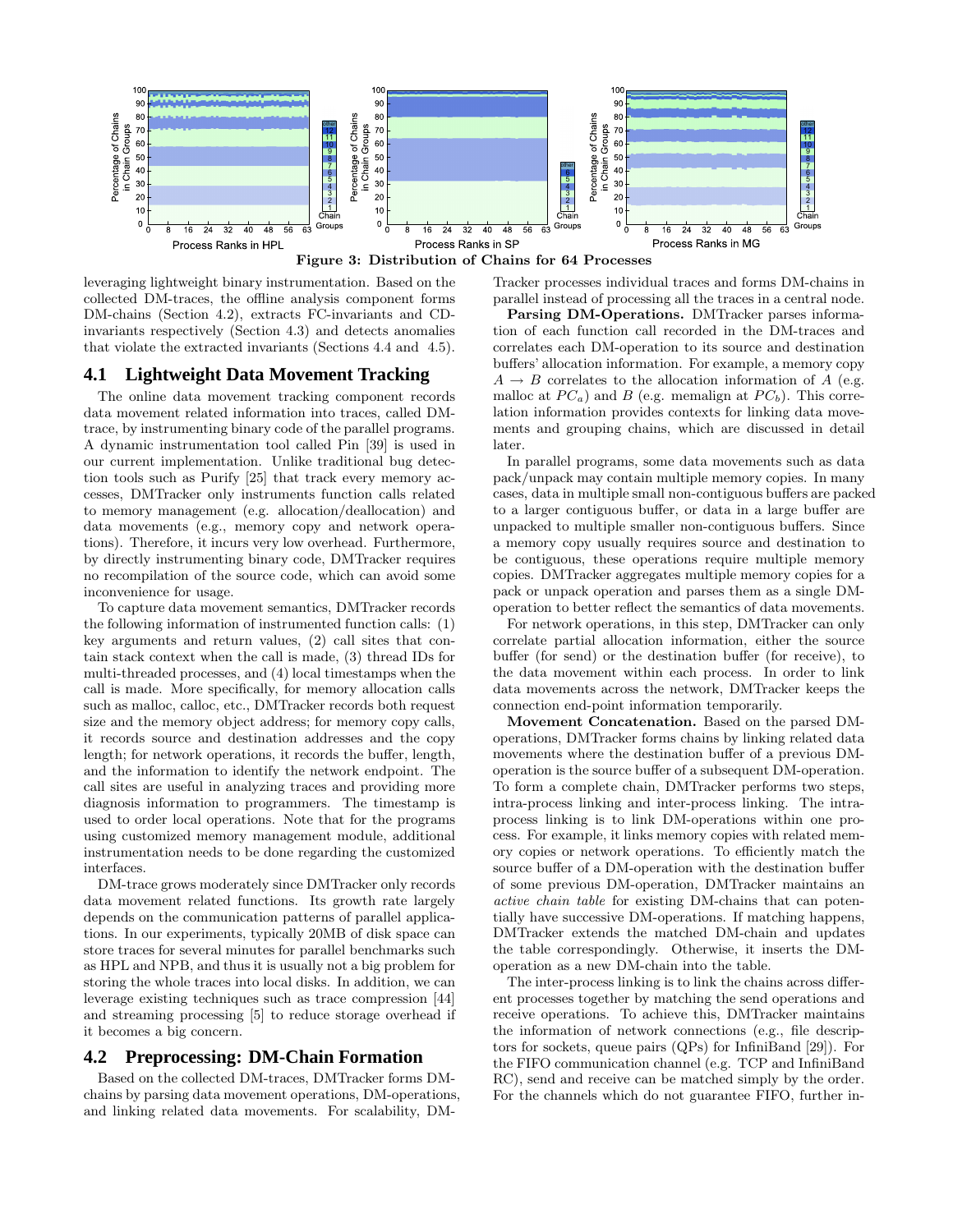

Figure 4: DMTracker Design Overview

strumentation needs to be done to track sequence numbers with the packets. When a send matches with a receive, the chain starting with the receive is linked to the end of the chain ending with the send. This way the DM-chain that reflects the whole process of data movement across multiple processes can be formed.

#### **4.3 Invariants Generation**

To generate FC-invariants and CD-invariants, DMTracker first groups the same type of chains together based on the information of data movements in each chain since chain groups provide better data movement semantics. More precisely, DMTracker regards two chains as the same type and puts them into the same group if the corresponding individual data movements within the two chains have the same call sites for the DM-operations and the same allocation call sites for their source and destination buffers. For example, the chain  $A_1 \rightarrow A_2 \rightarrow A_3$  and the chain  $B_1 \rightarrow B_2 \rightarrow B_3$ are of the same type and belong to the same chain group if the data movement  $A_i \rightarrow A_{i+1}$  has the same call site as  $B_i \rightarrow B_{i+1}$  and  $A_j$  has the same allocation call site as  $B_j$ , where  $i = 1, 2$  and  $j = 1, 2, 3$ . We use call site information for grouping chains due to two reasons: (1) data movements at different program locations usually handle different cases, capturing program semantics in communication, and (2) the same memory allocation site usually allocates the same type of data, capturing characteristics of memory buffers.

#### *4.3.1 Generating FC-invariants: FrequentChain Pattern Selection*

DMTracker extracts FC-invariants from the above-formed chain groups based on two criteria. Obviously, the chains of that group must happen frequently, i.e., the number of chains in the chain group should be relatively large. One naive way is to set an absolute number as the threshold and require all the FC-invariants with chain number larger than that threshold. However, it is difficult to do so in practice since the threshold is highly dependent on the number of chains in the trace. Therefore, DMTracker uses a relative number, the percentage of total number of chains, as the threshold.

Another criteria is that, the chain type for each chain

group must preserve unique characteristics so that we can easily determine whether another chain matches the FCinvariant or not, and how much it matches. If a chain type contains only one data movement, there is no point to select it as invariant and compare other chains with it because other chains are either 0% match or 100% match, therefore they can not be the violations we are interested in, which are mostly similar to but have some difference from the invariant chain type. The uniqueness of a chain type is determined by the length of the chain as well as the uniqueness of each individual data movement that forms the chain. Therefore, we define the uniqueness value of a chain type  $C$ , Uniqueness $(C)$ , as the sum of the uniqueness values of its DM-operations  $(O_1, O_2, ...)$ :

$$
Uniqueness(C) = \sum Uniqueness(O_i)
$$
 (1)

Uniqueness values of different types of data movements should be assigned in different ways since they reflect different semantics. We normalize the single memory copy to 1, and define the uniqueness of a DM-operation  $O_i$ ,  $Uniqueness(O_i)$ , as follows

$$
Uniqueness(O_i) = \begin{cases} 1, & \text{if } O_i \text{ is a single memory copy;} \\ M, & \text{if } O_i \text{ is a network operation;} \\ \min(N, n), & \text{if } O_i \text{ is a data pack/unpack.} \end{cases} \tag{2}
$$

In Equation 2, *n* represents the number of segments of data to pack/unpack, and M and N are tunable parameters. Since network operation involves two processes, we use  $M =$ 2 in our experiments. Uniqueness of data pack/unpack is designed that way because: a) it should reflect the number of segments it has, and b) it should not overwhelm other movements. We use  $N = 10$  in our experiments.

The thresholds to select FC-invariants should partially depend on the target program. In our experiments, we set the uniqueness threshold to 5, and require the number of chains in a chain group for FC-invariants to account for more than 10% of the total number of chains in the chain groups whose uniqueness value is above the threshold.

## *4.3.2 GeneratingCD-invariants: Chain Distribution Clustering*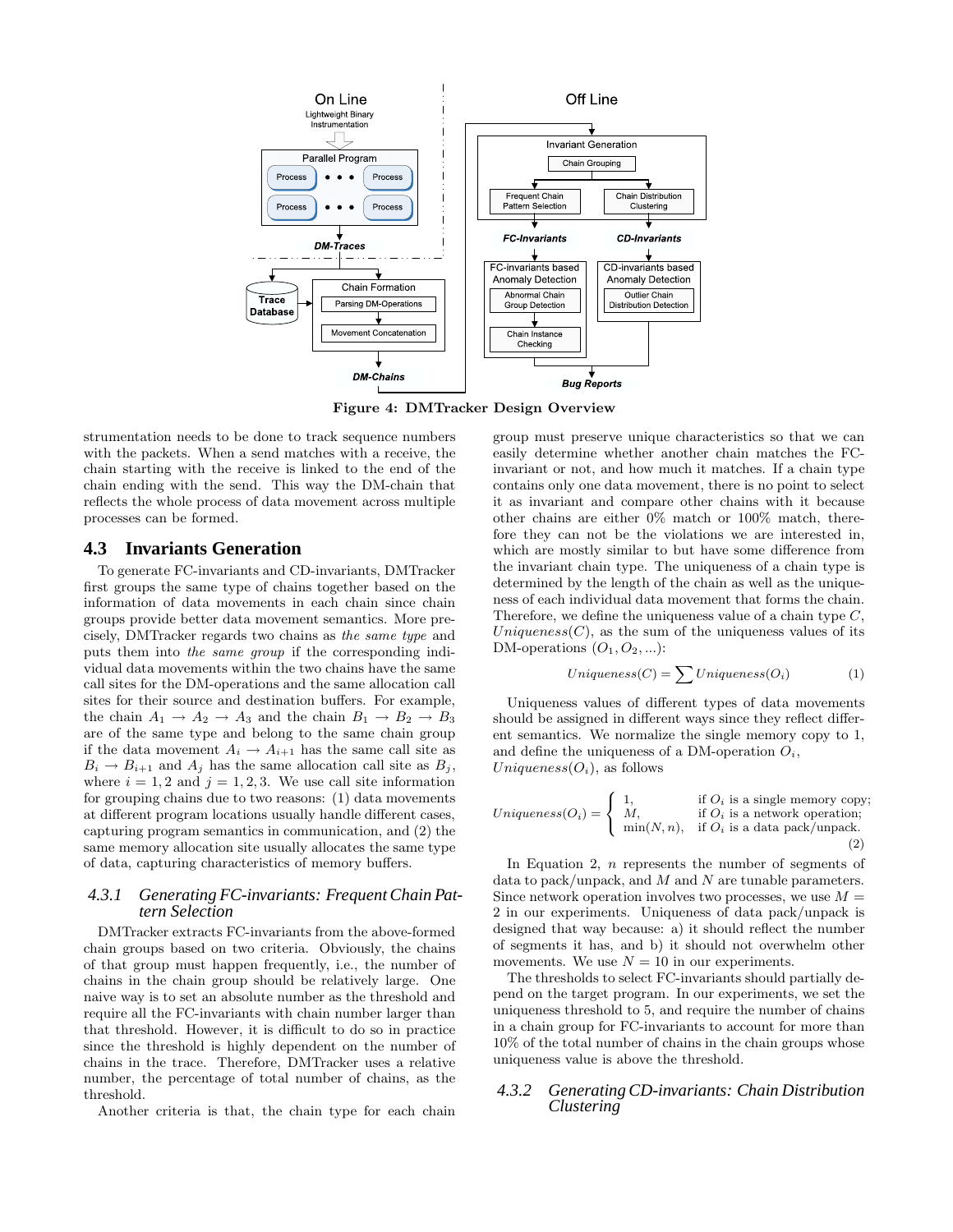DMTracker extracts CD-invariants, i.e., clusters of chain distributions that the chain distribution of individual processes should fit in, based on the chain distributions. We define the chain distribution in a trace  $T$  for a process as a vector,  $CD(T)$ . Each element in the vector represents the percentage of all the chains one chain group accounts for.

$$
CD(T) = \left\langle \frac{Count(C_1, T)}{Count(T)}, \frac{Count(C_2, T)}{Count(T)}, ..., \frac{Count(C_m, T)}{Count(T)} \right\rangle
$$
\n(3)

where  $m$  is the total number of distinct chain groups for all the processes,  $Count(C_i, T)$  represents the number of chains in the  $i^{th}$  chain group  $C_i$  in the trace T, and  $Count(T)$  represents total number of chains occurred in T. Even though in many cases a chain goes across multiple processes, to analyze the distribution, we consider a chain to belong to a certain process when the chain starts from that process. In this way, we do not calculate a chain multiple times and still have a symmetric measurement.

To cluster chain distributions, DMTracker uses Manhattan distance [32] to the  $k^{th}$  nearest neighbor [48] as our metric, which is also used in previous work [41]. The Manhattan distance between two traces  $T_i$  and  $T_j$ ,  $Distance(T_i, T_j)$ , is the sum of the absolute differences of each element in the chain distribution vector as defined in Equation 4.  $Distance<sup>k</sup>$ is the distance to  $k^{th}$  nearest neighbor (Equation 5), which reflects how well a chain distribution fits into a cluster with multiple peers. A lower value of  $Distance^k$  means the chain distribution fits better into a cluster. Thus, DMTracker uses it to measure how similar a chain distribution in one process is compared to its peers'.

DMTracker uses a certain range of  $Distance^k(T_i)$  as CDinvariants. Similar to [41], in our experiments, the values of parameters k is set to  $n/4$ , where n is total number of processes.

$$
Distance(T_i, T_j) = \left| \frac{Count(C_1, T_i)}{Count(T_i)} - \frac{Count(C_1, T_j)}{Count(T_j)} \right|
$$
  
+ ...  
+ 
$$
\left| \frac{Count(C_m, T_i)}{Count(T_i)} - \frac{Count(C_m, T_j)}{Count(T_j)} \right|
$$
(4)

$$
Distance^{k}(T_i) = Distance(T_i, T_{j_k}),
$$
  
where  $Distance(T_i, T_{j_l}) < Distance(T_i, T_{j_{l+1}}),$   
 $i \neq j_l, 1 \leq l \leq n-1$  (5)

#### **4.4 FC-invariants Based Anomaly Detection**

Based on the extracted FC-invariants, DMTracker can detect abnormal chain groups potentially caused by software bugs, and validate the reported bug by checking each chain instance in the abnormal groups with its context.

#### *4.4.1 Abnormal Chain Group Detection*

DMTracker detects abnormal chain groups by comparing each chain group with the extracted FC-invariants. It considers a chain group  $C$  being an abnormal case of a FCinvariant  $P$  if they are similar enough and  $C$  is relatively rare compared to P. On one hand, C needs to be similar to P so that we can determine it as an abnormal case of P. The more similar they are, the more likely that  $C$  is an abnormal case of  $P$ , except  $C$  is identical to  $P$ . For example, if C matches 90% with P, then we can consider the rest  $10\%$ unmatched part to be abnormal. But if  $C$  only matches  $10\%$ with  $P$ , it is likely to be just an infrequent type of chains instead of being an abnormal case of P.

To measure the similarity between a chain group C and a FC-invariant P, DMTracker uses a metrics derived from Jaccard Coefficient [54], a widely used metric to measure similarity, to capture the matched part and unmatched part between  $C$  and  $P$ . Equation 6 shows the formal definition of similarity. To find the largest matching part  $(C \cap P)$ , we symbolize the DM operations in the chain and convert the problem to a longest common substring problem. The longest common substring problem can be solved in  $O(m+n)$ time with the help of a *generalized suffix tree* [23], where m and  $n$  are the lengths of the two strings.

$$
Similarity(C, P) = \frac{Uniqueness(C \cap P)}{Uniqueness(C \cup P)}
$$
  
= 
$$
\frac{Uniqueness(C \cap P)}{Uniqueness(C) + Uniqueness(P) - Uniqueness(C \cap P)}
$$
  
(6)

On the other hand, C needs to be relatively rare compared to  $P$ . Otherwise, if  $C$  is almost as frequent as, or even more frequent than  $P$ , it is very likely to be another pattern instead of an abnormal case of P. To measure the rareness, DMTracker compares the frequency of C,  $Frequency(C)$ , with the frequency of P,  $Frequency(P)$ . There is no point to compare the C with P if  $Frequency(C)$  is larger than Frequency(P). We define the rareness,  $Rareness(C, P)$ , as below:

$$
Rareness(C, P) = \frac{Frequency(P) - Frequency(C)}{Frequency(P)},
$$
  
where  $Frequency(P) > Frequency(C)$  (7)

We are looking for abnormal chain groups with high  $sim$ ilarity, meaning the chain group is very similar to the FCinvariants, and with high rareness, meaning the chain group is relatively rare compared to the FC-invariants. We choose to use harmonic mean to combine similarity and rareness because it is a commonly used way which prefers high scores in both dimensions. Thus the overall metric of abnormality can be defined as follows:

$$
Abnormality(C, P) = \frac{2}{\frac{1}{Similarity(C, P)} + \frac{1}{Rareness(C, P)}}
$$
\n(8)

For each pattern  $P_i$ , DMTracker detects a list of chain groups, noted as  $C_{i_1}, C_{i_2}, \ldots$ , with  $Abnormality(C_{i_k}, P_i) >$  $Threshold_{Abnormality}, C_{i_k} \neq P_i$ , and  $Frequency(C_{i_k})$  < Frequency( $P_i$ ). We call each pair,  $(C_{i_k}, P_i)$ , a violation. DMTracker then combines lists of violations for all patterns, and ranks them according to the abnormality score. In our experiments, DMTracker reports all violations with an abnormality score more than 0.7

#### *4.4.2 Chain Instance Checking*

Since not all DM-chains in the abnormal chain groups are necessarily caused by bugs, DMTracker needs to check each chain instance in the context of chain trace for validation and providing more detailed diagnosis information to the programmer.

In this step, DMTracker goes through each chain instance in the abnormal chain groups, and examines the DM-opera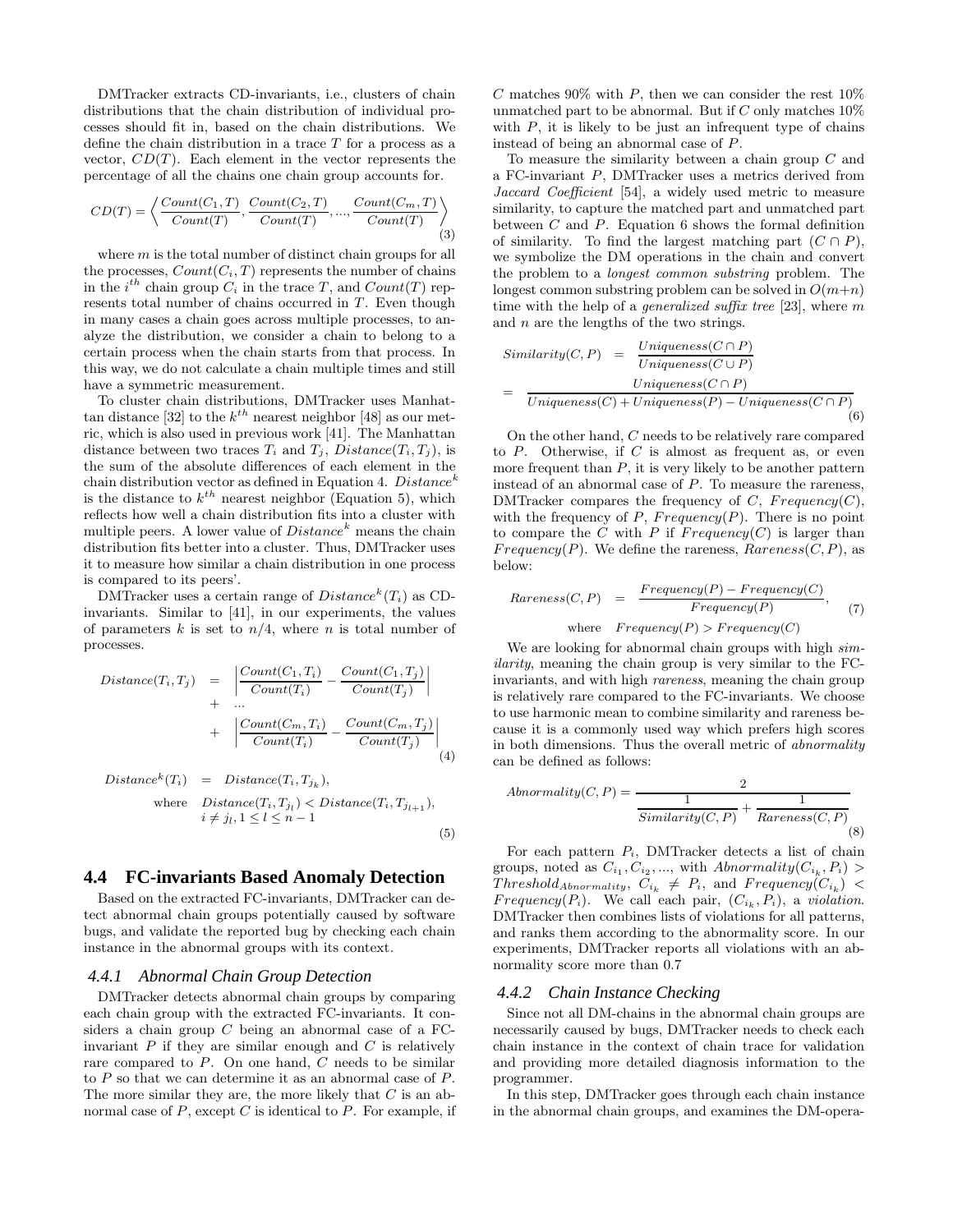tions that happened immediately before/after the chain instance to see whether they match the previously unmatched part between the abnormal chain and its matching FC-invariant. For instance, assume that a chain group C with three DM-operations  $(X, Y, Z)$  matches third to fifth DMoperations in a FC-invariant  $P(U, V, X, Y, Z)$  and c is a chain instance of C. If some DM-operations closely before c in the chain trace match the DM-operations  $U$  and/or  $V$ in P, it strongly suggests a broken chain. DMTracker will highlight it by marking as "context match."

Furthermore, DMTracker can provide the detailed information with each abnormal instance into report, and rank the anomalies with "context match" and high abnormality score on the top. The reported information includes buffer address, buffer allocation call sites, data movement call sites, etc., of both the abnormal chains and their contexts (i.e. data movements chains happened before/after it). It is likely to be helpful for diagnosing the problem.

# **4.5 CD-invariants Based Anomaly Detection**

Based on the CD-invariants, reflected as a certain range of  $Distance^k$  scores, it is relatively straightforward to detect the outliers. Different from [48], where the number of outliers is given by users, here DMTracker uses another criterion to find all traces that are not similar enough to their peers. If a trace has a significantly larger value of  $Distance^k$  than the average, e.g. K times larger, DMTracker will report it as an abnormal trace. In our experiments, we use 5 as the value of parameter  $K$  for fewer false positives. The chain group that contributes the most to the  $Distance(T_i, T_{j_k})$  in Equation 4 is also included as diagnosis information in bug reports.

In some cases, the most interesting part of the chain distribution is about the last phase of execution. For instance, if a parallel program deadlocks and we want to find out which process causes this problem, the chains that happen much earlier in the run may dilute the difference. To deal with this case, we can use a binary search method. When no outliers have been found but users want to do in-depth diagnosis, DMTracker can perform multiple rounds of CDinvariant based detection with the chains in the halved time range.

# **4.6 Issues and Discussions**

Additional Inter-process Communication Channels. In communication libraries, in addition to common network send and receive, there are other approaches to perform inter-process communication, such as through a shared memory region on the same host, or using Remote Direct Memory Access (RDMA) to directly access memory on a remote host. For data movements through shared memory, DM-Tracker tracks them as data movements through non-shared memory. However, our current prototype has not yet supported the shared memory region construction such as memory mapping to a common file. Therefore, DMTracker does not link the chains crossing processes if they are communicated through shared memory regions. This may affect the accuracy in some cases, but is not a major problem in our experiments because the separate chains are still analyzed in each process. We plan to track the construction of shared memory regions in our future work.

RDMA, an advanced feature provided by modern networks such as InfiniBand [29] and Quadrics [47], etc., allows one-sided communication. Our current prototype does not link chains through RDMA channels because only the process on the active side has a DM-operation. To address this issue, we need to modify device drivers or firmware of network interface cards to expose RDMA operation to the user-level process on the passive side.

Online Analysis and On-the-fly Detection. With more computing power provided by multi-core systems, DM-Tracker could process and analyze traces using dedicated cores in each node. Since the processing cores can directly access the traces in memory instead of via expensive file I/Os, it can achieve high performance. In addition, the storage overhead can be alleviated because much smaller intermediate results are needed for further analysis after preliminary local processing. These will enable us to extend DMTracker for performing on-the-fly detection in future work.

# **5. EVALUATION AND CASE STUDIES**

The experiments described in this section were conducted on a 64-processor cluster with 32 nodes. On each node, there are two 3.6GHz, 2MB L2Cache CPUs and 2GB memory. These nodes are connected using InfiniBand PCI-Ex DDR adapters with 10Gbps peak unidirectional bandwidth. The Operating System is Linux with kernel version 2.6.17.7.

To evaluate DMTracker's functionality, we use MVAPICH/ MVAPICH2 [43], a popular high performance open-source MPI library over InfiniBand, with two real-world bug cases: one data corruption bug causing incorrect results and one deadlock bug causing program to hang. Both MVAPICH and MVAPICH2 packages are large: each has more than 350,000 lines of C code in more than 1,500 source files.

To evaluate runtime overhead incurred by the online tracking component of DMTracker, we compare the performance difference of High Performance Linpack (HPL) benchmark and NAS Parallel Benchmarks (NPB) with and without DMTracker.

## **5.1 Case 1: Data Corruption in Communication**

The data corruption bug in MVAPICH2 version 0.9.8 was triggered deterministically by executing a communication library for linear algebra, called BLACS (Basic Linear Algebra Communication Subprograms) [1]. The test program for the BLACS package, called  $xCbtest$ , reports "Invalid element" error in all the 64 processes after executing BSBR (broadcast/send and broadcast/recv) test cases. The data corruption bug happens silently (i.e., no hang or system failures) and is shown at the last stage of result verification.

After being applied for this scenario, DMTracker reports six abnormal chain groups that violate two of five extracted FC-invariants. Out of the reported six abnormal cases, the top two ranked anomalies indicate the real bug. In both cases, a FC-invariant (15075 times) is violated by rarelyoccurred similar chains (154 times). Figure 5 shows the frequently-happening chain (FC-invariant) on the left side and the rare cases (a broken chain caused by the data corruption bug) on the right side. The instance context checking confirms that all the 154 chain instances are caused by the data corruption bug.

DMTracker not only detects this bug, but also provides useful diagnostic information to programmers for quickly locating this bug. With detailed information about the ab-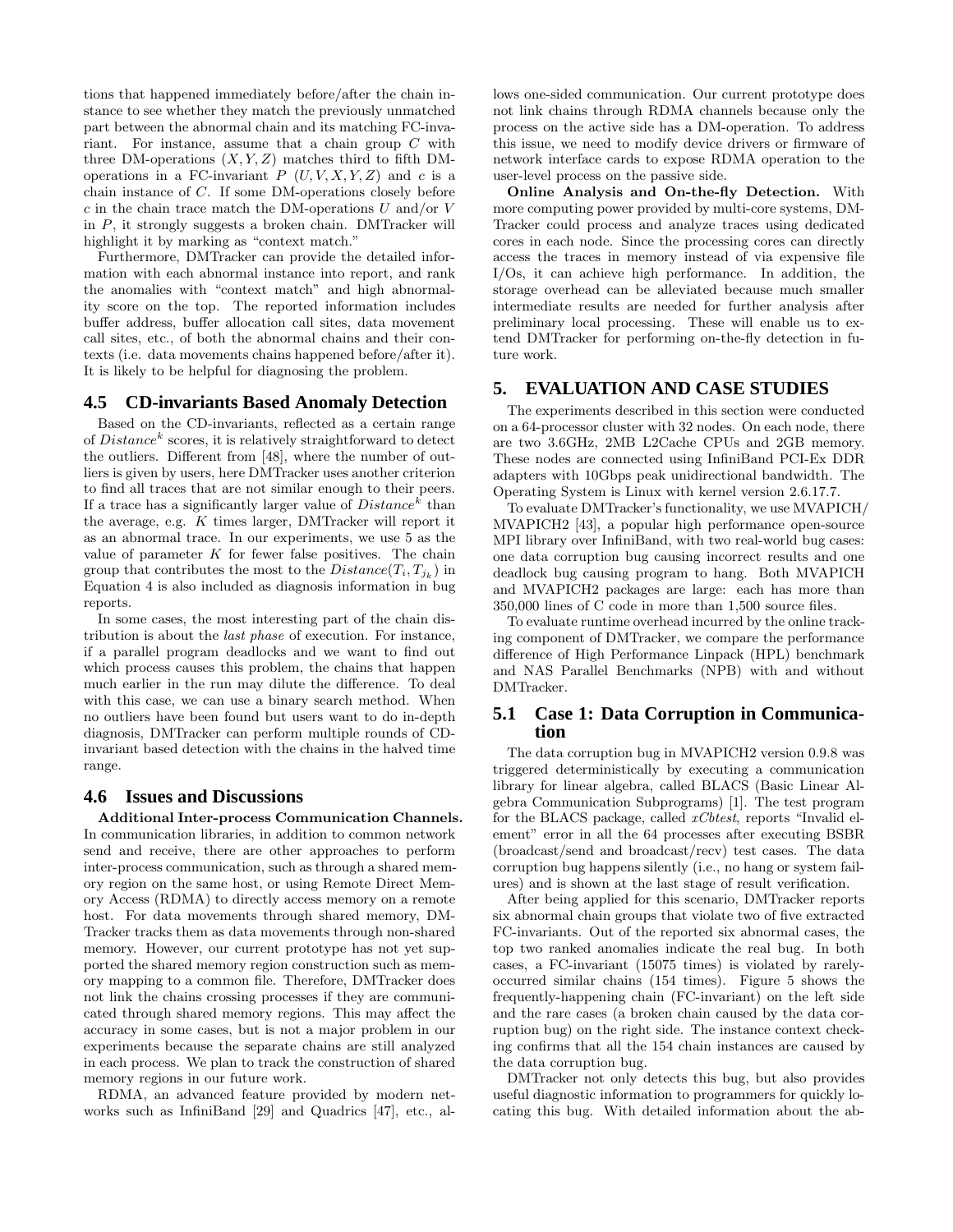

normal chain groups, the root cause of the problem, an optimization called header caching for RDMA operations fails to handle a corner case in communication protocols, can be easily identified. This demonstrates that statisticalrule-based tools like DMTracker can be helpful in detecting rarely-happening bugs and locating the root causes, which otherwise would require much more human effort.

Furthermore, this case study shows that DMTracker can also detect software bugs that manifest themselves across all the processes in a similar way. This is because DMTracker exploits temporal similarity within each process as well as spatial similarity across different processes. This data corruption bug has been triggered in all the 64 processes in a similar way, indicating that it is extremely hard, if not impossible, for previous work [41] to detect and diagnose it by only exploring spatial similarity among different processes.

#### **5.2 Case 2: Deadlock in Connection Setup**

The deadlock bug was triggered by running FT benchmark when testing an internal version of MVAPICH on 64 processes. The program hang non-deterministically with a very small chance during execution.

After being applied, DMTracker detects an anomaly that violates the extracted CD-based invariant. As shown in Figure 6, process 43 has a very high  $Distance^k$  score, 1.61, which is significantly higher than the average score 0.23. It strongly indicates that the chain distribution in process 43 is an outlier of any cluster of chain distributions. DMTracker detects this non-deterministic bug via exploiting the spatial similarity across different processes.

DMTracker not only detects this bug, but also reports useful diagnostic information to programmers for identifying the root cause. It reports that the chain group with a network send operation in function cm post ud packet() of the file cm.c is the major contributor to the high  $Distance^k$ score. This information quickly narrows down the root cause to a specific function. In that function, accessing of a variable, which is forgotten to be defined as volatile, causes an intended benign data race to be harmful by a small chance.

Although the time spent on the function  $cm$ -post-ud-packet() in bug cases is much longer than that in normal cases, it can not be easily detected by the function time distribution method [41] due to noises caused by other functions. To achieve better performance, most communication libraries built on current main-stream high performance networks including MVAPICH/MVAPICH2 use a polling-based progressing mechanism. In this mechanism, when waiting for an event, the process will be busy waiting in multiple polling functions. The difference of time spent in abnormal functions is easily overshadowed by the time spent in these polling

functions. In our experiments, we measured that the total time spent in the abnormal function in the outlier process is less than 0.05% of the total time in progressing functions, which is not reflected in visible difference of function time distribution. To filter the effect of polling functions, nontrivial work is required with respect to each library to determine which functions should count and which should not.

# **5.3 Runtime Overhead**

In this set of experiments, we evaluated the performance impact of DMTracker's online tracking component with HPL benchmark with different problem sizes and NPB benchmark with class C. We ran these benchmarks based on MVA-PICH2 version 0.9.8 natively and with tracking using 32 nodes with 2 processes per node (32x2).

Table 5.3 lists the relative performance degradation for HPL when applying DMTracker as compared to native. In general, the runtime overhead is very low, from 2.3% to 3.1%. The low overhead is because DMTracker only tracks a small set of functions related to data movements. In addition, we observe that the overhead decreases as the problem size of HPL benchmark increases. That is because when the problem size becomes larger, the data movements among processes tends to be in larger chunks, resulting in less frequent data movements and thus lower overhead. Therefore, for long-running applications operating on large data sets, the overhead incurred by DMTracker is expected to be low.

Table 1: Runtime Overhead for HPL

| Problem Size                                 | $40000$   50000   60000 |  |
|----------------------------------------------|-------------------------|--|
| Relative Degradation $3.1\%$ $2.7\%$ $2.3\%$ |                         |  |

We also observe that applications with different communication characteristics show different runtime overheads when being tracked by DMTracker. As shown in Table 2, the overhead varies largely for different NPB benchmarks. The ones with very frequent communications, like CG, IS, and LU, show slightly higher overhead (3.9%-6.0%); while others, BT, FT, MG, and SP, only show almost negligible overhead (0.9%-1.6%). These results are expected since the overhead is caused by tracking data communications in applications. As demonstrated by both HPL and NPB, DMTracker incurs very low runtime overhead, which indicates that DMTracker can be deployed in production runs.

Table 2: Runtime Overhead for NPB

| Benchmarks                                                   | <b>BT</b> | CG.      | FТ      | IS      |
|--------------------------------------------------------------|-----------|----------|---------|---------|
| Relative Degradation                                         | $1.0\%$   | $13.9\%$ | $0.9\%$ | $4.2\%$ |
| <b>Benchmarks</b>                                            |           | МG       | SP      |         |
| Relative Degradation $\mid 6.0\% \mid 1.4\% \mid 1.6\% \mid$ |           |          |         |         |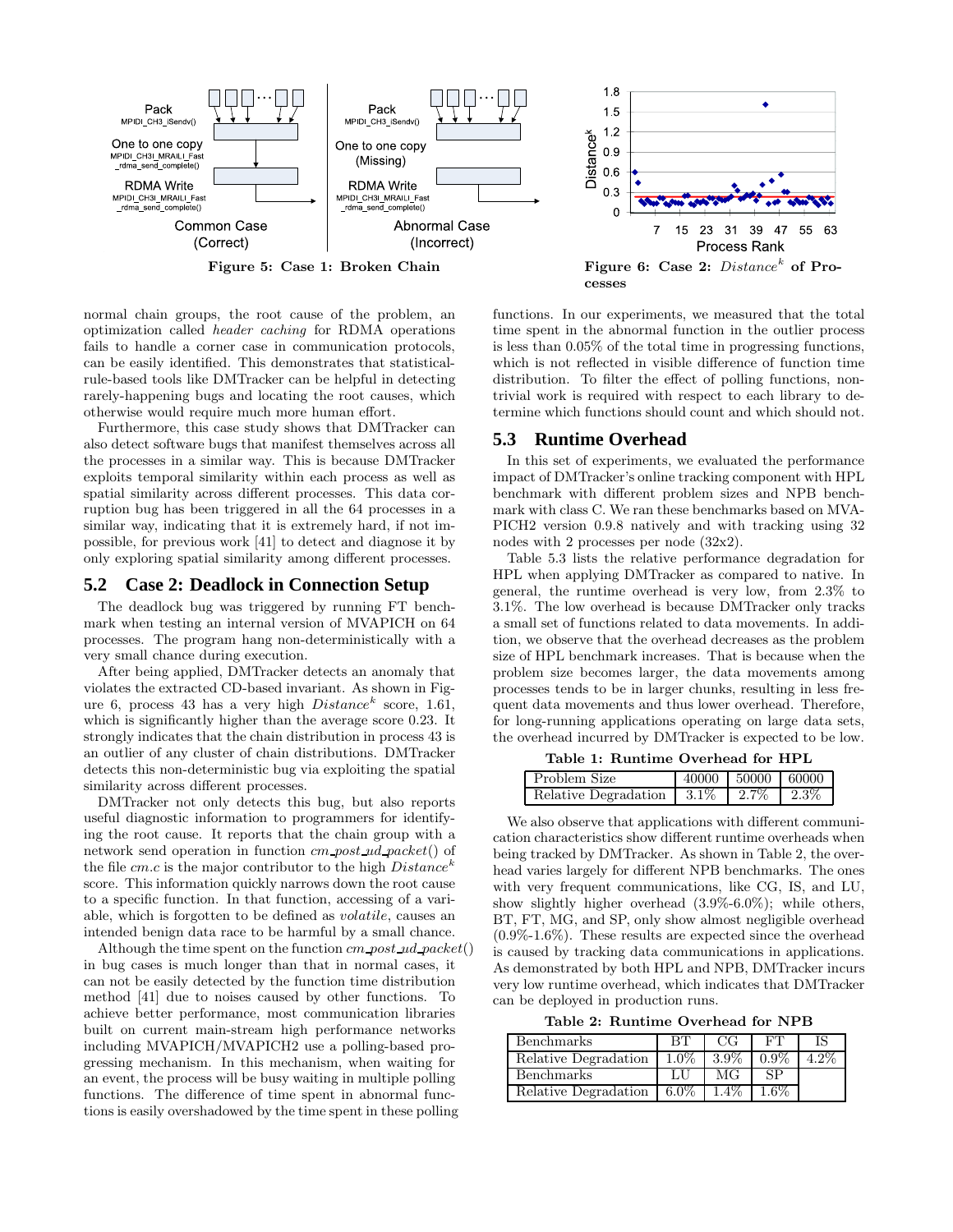Currently, the trace processing and analysis components of DMTracker are still performed offline. Therefore, this section only discusses the runtime overhead incurred by the online tracking component. In the future, we plan to extend DMTracker to detect software bugs on-the-fly by leveraging stream processing algorithms and multi-core architectures.

# **5.4 Sensitivity Study and False Positives**

We have also conducted a set of experiments to study the parameter sensitivity of DMTracker. As in most staticrule-based tools, parameters and threshold values can affect the balance between effectiveness and false positives of DM-Tracker. With lower thresholds, DMTracker can report more potential bugs (also more false positives), while using higher thresholds can reduce the number of false positives with the risk of missing the real bug (false negative).

For FC-invariants, we tried several options to lower the thresholds of parameters in case 1: a) uniqueness requirements for a chain group to be FC-invariant, from 5 to 3 (the minimum meaningful value); b) frequency thresholds for a chain group to be FC-invariant, from 10% to 5% (a very low value); and c) abnormality threshold for violation report, from 0.7 to 0.5. Experimental results were sensitive to these parameters to some extent: up to 3 more statistical invariants and up to 15 more violations were reported, but the real bug cases still ranked at the top and highlighted by the context match. Most false positives for FC-invariants we have encountered during the experiments with case 1, NPB, and HPL, can be summarized as follows.

Infrequently used communication protocol. Since the flow control algorithm in the MPI library may choose different protocols according to network resource usage, in some cases a fall-back protocol may be used. Then the data movements in the infrequently used protocol will cause a very small group of chains to be very similar but different from FC-invariants, which will be reported as violation by DMTracker. This type contributes more than half of the false positives. To prune them, we can use more sophisticated checking steps by incorporating semantic information.

Buffer reuse for control message. In the MPI library, control messages are passed using the same protocol as small data messages, but the communication buffers for control messages are immediately reused instead of being copied to application buffers. Thus the data movements for control messages may result in a slightly different (usually longer) chain than FC-invariant, which will be considered as a violation.

For CD-invariants, we tried different values of parameter k, such as  $n/2$ ,  $n/4$ ,  $n/8$ , where n is the number of processes. The result of case 2 is not affected by different values. When applying to HPL and NPB, a few false alarms were given for LU and CG indicating that they have abnormal processes with different data movement statistics. These false alarms can be pruned by checking the data movement statistics about previous known good runs.

Note that to correct suboptimal parameter settings, users only need to rerun the analysis component offline, which is generally much cheaper than rerunning the large-scale parallel program again.

# **6. RELATED WORK**

Our work builds upon many previous studies on software reliability. Due to lack of space, here we only provide a brief survey on related work in three categories: a) bug detection for parallel programs, b) problem diagnosis in large scale systems, and c) general software bug detection technologies.

Many research efforts have been made to help detect bugs in parallel programs, including parallel debuggers [19, 40, 26, 6], technologies to support interactive parallel debugging  $[10, 28, 49, 4]$ , and automatic bug detection tools  $[12, 49, 4]$ 55, 31, 38, 27, 21, 41]. Most of these focus on helping interactive debugging by using automated information collection/aggregation technologies and visualization technologies. While some follow programming-rule-based approaches, the study in [41] uses a statistical-rule-based method by detecting anomaly in function time distribution. Our work is complementary to these works by using a statistical-rulebased method to detect anomaly in data movements.

Problem diagnosis in large scale systems has been studied for many years [13, 59, 9, 7, 50, 3, 41, 30]. These works mainly study how to analyze and locate the root causes of system failures or performance problems. The root causes can be hardware failures, configuration problems, software bugs, operator mistakes, etc. Different from these works, we focus more on capturing the problems in programs' semantics rather than monitoring environments or configurations, since the purpose of our study is on detecting and analyzing software bugs in parallel programs.

There have been many studies on technologies to detect software bugs in general systems. Static bug detection technologies include implementation-level model checking [58, 17], compiler based technologies [15, 16, 11, 14, 20], and data mining technologies [33, 34]. Dynamic bug detection technologies include pure software-based approaches [25, 42, 51, 18, 24, 35, 36, 22] and hardware-supported approaches [61, 60, 37, 45, 57, 46]. Unlike these works, we solely focus on the data movements in parallel programs and propose DMbased invariants to capture the special semantics.

# **7. CONCLUSIONS AND FUTURE WORK**

In this paper, we have proposed an innovative statisticalrule-based approach to automatically find the hard-to-detect bugs that can cause severe problems such as data corruptions and deadlocks in large-scale parallel programs. Our approach extracts the data movement based program invariants at runtime, and detects anomaly based on the extracted invariants. Based on this idea, we have built DM-Tracker to help programmers locate root causes of software bugs. Our evaluation with two real-world bug cases in MVA-PICH/MVAPICH2 shows that DMTracker is effective in detecting them and providing useful diagnosis information. In addition, DMTracker only incurs a very low runtime overhead (0.9%-6.0%) measured by HPL benchmark and NAS Parallel Benchmarks, so that it is possible to be deployed in production runs.

Current DMTracker is only an initial step toward this direction. For future work, we plan to conduct more case studies for more types of programs. We also plan to study more intelligent algorithms in data movement analysis and more models besides the chain to model data movements for detecting bugs more effectively. In addition, we would like to extend DMTracker to detect abnormal behaviors in parallel programs on-the-fly.

# **8. ACKNOWLEDGEMENTS**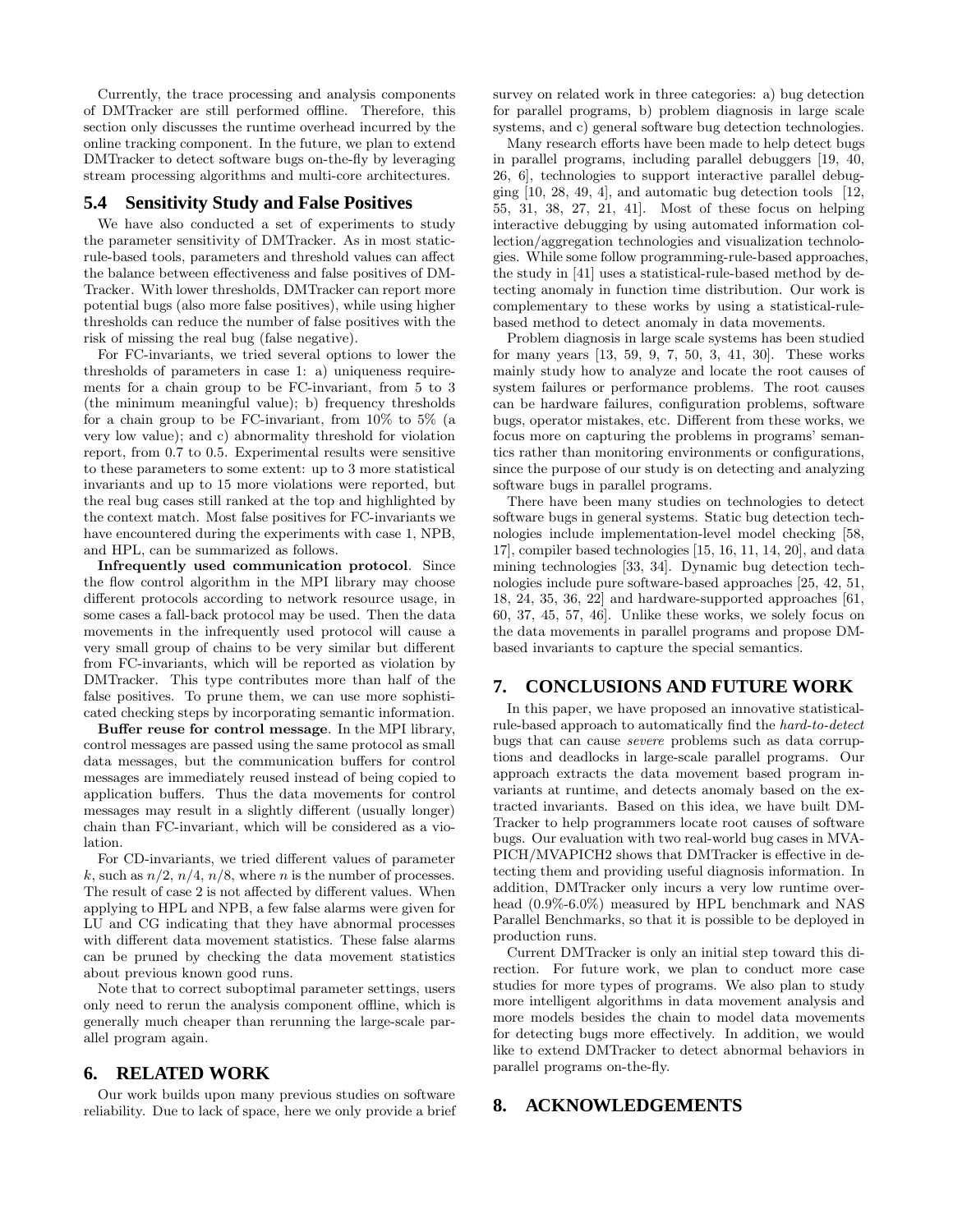We thank the anonymous reviewers for useful feedback. We also thank Dr. Zhenmin Li for discussions on analysis algorithms and Wei Huang for discussions on the bug cases.

This research is supported in part by DOE grants #DE-FC02- 06ER25749 and #DE-FC02-06ER25755; NSF grants  $\text{\#CNS-0403342}$  and  $\text{\#CCF-0702675}$ ; grants from Intel, Mellanox, Cisco systems, Linux Networx and Sun Microsystems; and equipment donations from Intel, Mellanox, AMD, Apple, Appro, Dell, Microway, PathScale, IBM, SilverStorm and Sun Microsystems.

# **9. REFERENCES**

- [1] Basic linear algebra communication subprograms (BLACS). http://www.netlib.org/blacs/.
- [2] A. Petitet and R. C. Whaley and J. Dongarra and A. Cleary. High performance linpack. http://www.netlib.org/benchmark/hpl/.
- [3] M. K. Aguilera, J. C. Mogul, J. L. Wiener,
- P. Reynolds, and A. Muthitacharoen. Performance debugging for distributed systems of black boxes. In ACM Symposium on Operating Systems Principles (SOSP), 2003.
- [4] D. C. Arnold, D. H. Ahn, B. R. de Supinski, G. Lee, B. P. Miller, and M. Schulz. Stack trace analysis for large scale applications. In IEEE Int'l Parallel and Distributed Processing Symposium (IPDPS), 3 2007.
- [5] B. Babcock, S. Babu, M. Datar, R. Motwani, and J. Widom. Models and issues in data stream systems. In ACM Symposium on Principles of Database Systems (PODS), June 2002.
- [6] S. M. Balle, B. R. Brett, C.-P. Chen, and D. LaFrance-Linden. Extending a traditional debugger to debug massively parallel applications. J. Parallel Distrib. Comput., 64(5):617–628, 2004.
- [7] P. Barham, A. Donnelly, R. Isaacs, and R. Mortier. Using magpie for request extraction and workload modelling. In Symposium on Operating Systems Design and Implementation (OSDI), 2004.
- [8] P. Beckman, K. Iskra, K. Yoshii, and S. Coghlan. Operating system issues for petascale systems. ACM SIGOP Operating Systems Review, 40(2):29–33, 2006.
- [9] M. Y. Chen, E. Kiciman, E. Fratkin, A. Fox, and E. Brewer. Pinpoint: Problem determination in large, dynamic internet services. In IEEE/IFIP Intl. Conf. on Dependable Systems and Networks (DSN), 2002.
- [10] J.-D. Choi, B. P. Miller, and R. H. B. Netzer. Techniques for debugging parallel programs with flowback analysis. ACM Trans. on Programming Languages and Systems,  $13(4):491 - 530$ , 1991.
- [11] J. Condit, M. Harren, S. McPeak, G. C. Necula, and W. Weimer. CCured in the real world. In  $ACM$ SIGPLAN Conf. on Programming Language Design and Implementation (PLDI), 2003.
- [12] J. DeSouza, B. Kuhn, B. R. de Supinski, V. Samofalov, S. Zheltov, and S. Bratanov. Automated, scalable debugging of mpi programs with intel message checker. In Workshop on Software Engineering for High Performance Computing System Applications (SE-HPCS), 2005.
- [13] W. Dickinson, D. Leon, and A. Podgurski. Finding failures by cluster analysis of execution profiles. In Intl' Conf. on Software Engineering (ICSE), 2001.
- [14] N. Dor, M. Rodeh, and M. Sagiv. CSSV: Towards a realistic tool for statically detecting all buffer overflows in C. In ACM SIGPLAN Conf. on Programming Language Design and Implementation (PLDI), 2003.
- [15] D. Engler, B. Chelf, A. Chou, and S. Hallem. Checking system rules using system-specific, programmer-written compiler extensions. In Symposium on Operating Systems Design and Implementation (OSDI), 2000.
- [16] D. Engler, D. Y. Chen, S. Hallem, A. Chou, and B. Chelf. Bugs as deviant behavior: A general approach to inferring errors in systems code. In ACM Symposium on Operating Systems Principles (SOSP), 2001.
- [17] D. Engler and M. Musuvathi. Model-checking large network protocol implementations. In Symposium on Network System Design and Implementation (NSDI), 2004.
- [18] M. D. Ernst, J. Cockrell, W. G. Griswold, and D. Notkin. Dynamically discovering likely program invariants to support program evolution. IEEE Trans. on Software Engineering, 27(2):99–123, 2001.
- [19] Etnus, LLC. TotalView. http://www.etnus.com/ TotalView.
- [20] D. Evans, J. Guttag, J. Horning, and Y. M. Tan. LCLint: A tool for using specifications to check code. In ACM SIGSOFT Symposium on the Foundations of Software Engineering (FSE), 1994.
- [21] G. Florez, Z. Liu, S. Bridges, R. Vaughn, and A. Skjellum. Detecting anomalies in high-performance parallel programs. In Information Technology: Coding and Computing (ITCC), 2004.
- [22] N. Gupta, H. He, X. Zhang, and R. Gupta. Locating faulty code using failure-inducing chops. In IEEE/ACM Intl' Conference on Automated software engineering (ASE), 2005.
- [23] D. Gusfield. Algorithms on Strings, Trees and Sequences: Computer Science and Computational Biology. Cambridge University Press, 1997.
- [24] S. Hangal and M. S. Lam. Tracking down software bugs using automatic anomaly detection. In ACM Intl' Conf. on Software Engineering (ICSE), New York, NY, USA, 2002. ACM Press.
- [25] R. Hastings and B. Joyce. Purify: Fast detection of memory leaks and access errors. In Winter USENIX Conference, 1992.
- [26] R. Hood. The p2d2 project: building a portable distributed debugger. In SIGMETRICS Symposium on Parallel and Distributed Tools (SPDT), 1996.
- [27] R. Hood, K. Kennedy, and J. Mellor-Crummey. Parallel program debugging with on-the-fly anomaly detection. In ACM/IEEE Conf. on Supercomputing  $(SC), 1990.$
- [28] R. Hood and G. Matthews. Efficient tracing for on-the-fly space-time displays in a debugger for message passing programs. In Intl. Symposium on Cluster Computing and the Grid (CCGRID), 2001.
- [29] InfiniBand Trade Association. http://www. infinibandta.org.
- [30] K. L. Karavanic and B. P. Miller. Improving online performance diagnosis by the use of historical